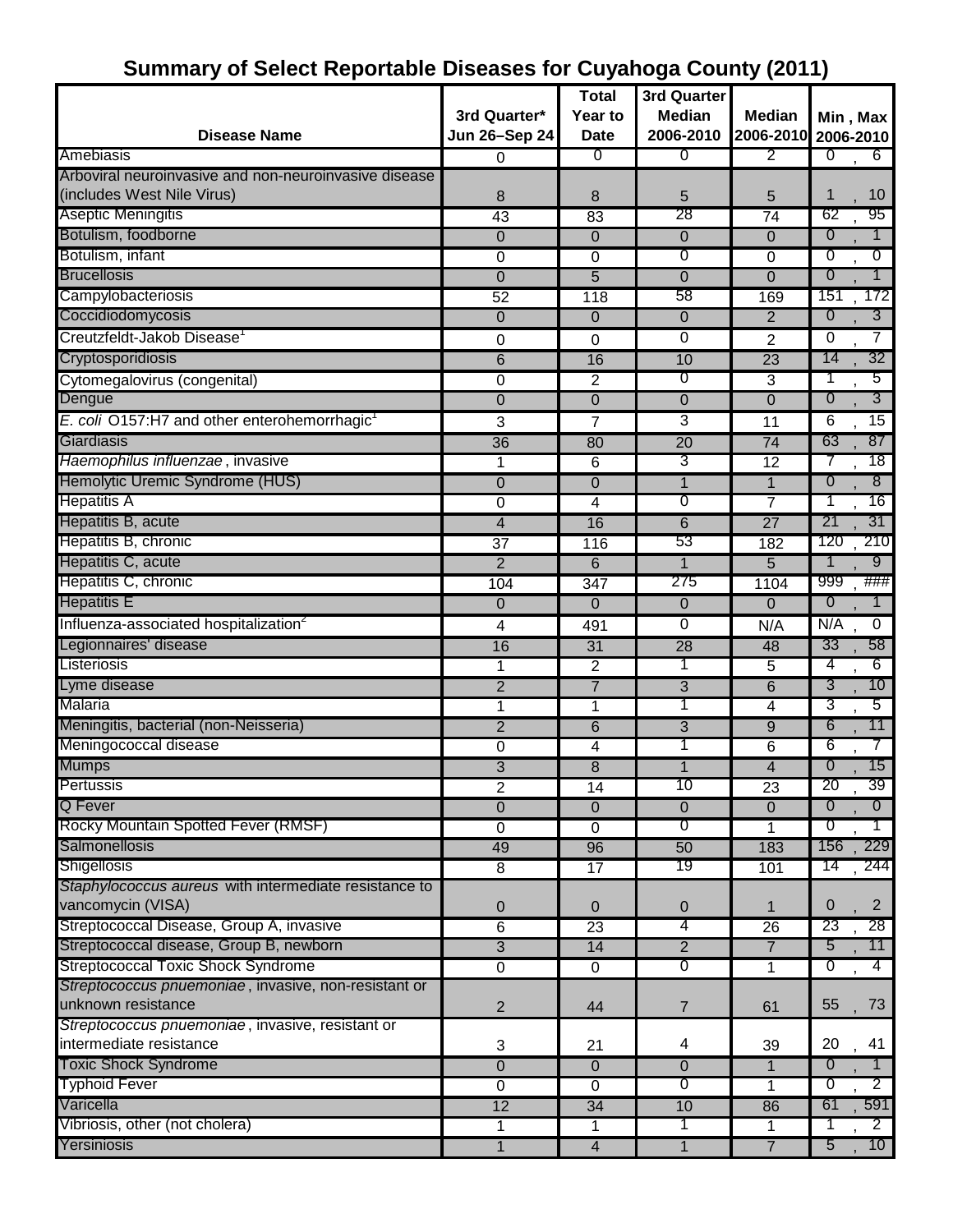|                                                          |                                      | <b>Total</b>           | 3rd Quarter                |                            |                                   |
|----------------------------------------------------------|--------------------------------------|------------------------|----------------------------|----------------------------|-----------------------------------|
| <b>Disease Name</b>                                      | 3rd Quarter*<br><b>Jun 26-Sep 24</b> | Year to<br><b>Date</b> | <b>Median</b><br>2006-2010 | <b>Median</b><br>2006-2010 | Min, Max<br>2006-2010             |
| Amebiasis                                                | $\Omega$                             | 0                      | $\overline{0}$             | $\overline{0}$             | 0<br>$\overline{4}$               |
| Arboviral neuroinvasive and non-neuroinvasive disease    |                                      |                        |                            |                            |                                   |
| (includes West Nile Virus)                               | 3                                    | 3                      | 2                          | $\overline{2}$             | $\mathbf 0$<br>7                  |
| <b>Aseptic Meningitis</b>                                | $\overline{18}$                      | 36                     | 14                         | 36                         | 27<br>56                          |
| Botulism, foodborne                                      | $\overline{0}$                       | $\mathbf{0}$           | 0                          | $\overline{0}$             | $\overline{0}$<br>1               |
| Botulism, infant                                         | $\overline{0}$                       | 0                      | 0                          | $\overline{0}$             | $\overline{0}$<br>0               |
| <b>Brucellosis</b>                                       | $\Omega$                             | $\Omega$               | $\mathbf{0}$               | $\Omega$                   | $\overline{0}$<br>$\overline{0}$  |
| Campylobacteriosis                                       | $\overline{42}$                      | 89                     | 36                         | $\overline{113}$           | 130<br>102                        |
| Coccidiodomycosis                                        | $\overline{0}$                       | $\mathbf{0}$           | 0                          | $\overline{2}$             | $\overline{3}$<br>$\overline{0}$  |
| Creutzfeldt-Jakob Disease <sup>1</sup>                   | 0                                    | 0                      | 0                          | $\overline{2}$             | 7<br>0                            |
| Cryptosporidiosis                                        | $\overline{3}$                       | 8                      | 9                          | 18                         | 9<br>19                           |
| Cytomegalovirus (congenital)                             | 0                                    | 0                      | 0                          | $\mathbf 1$                | $\overline{2}$<br>0               |
| Dengue                                                   | $\mathbf 0$                          | $\overline{0}$         | $\overline{0}$             | $\overline{0}$             | 3<br>$\overline{0}$               |
| E. coli O157:H7 and other enterohemorrhagic <sup>1</sup> | 3                                    | 6                      | 2                          | 8                          | 12<br>5                           |
| Giardiasis                                               | 18                                   | 40                     | 14                         | 49                         | 61<br>30                          |
| Haemophilus influenzae, invasive                         | 1                                    | 5                      | 2                          | 7                          | 13<br>5                           |
| Hemolytic Uremic Syndrome (HUS)                          | $\overline{0}$                       | $\mathbf 0$            | $\mathbf{1}$               | $\mathbf{1}$               | $\tau$<br>$\overline{0}$          |
| <b>Hepatitis A</b>                                       | $\overline{0}$                       | $\overline{2}$         | 0                          | 5                          | 14<br>T                           |
| Hepatitis B, acute                                       | $\mathbf{1}$                         | 10                     | $\overline{2}$             | 10                         | 16<br>3                           |
| Hepatitis B, chronic                                     | 14                                   | 42                     | 27                         | $\overline{87}$            | 56<br>110                         |
| Hepatitis C, acute                                       | $\mathbf 1$                          | $\overline{2}$         | 0                          | $\overline{2}$             | $5\overline{)}$<br>$\overline{0}$ |
| Hepatitis C, chronic                                     | 45                                   | 144                    | 108                        | 433                        | 411<br>500                        |
| <b>Hepatitis E</b>                                       | $\overline{0}$                       | $\mathbf 0$            | $\overline{0}$             | $\overline{0}$             | $\overline{0}$<br>$\mathbf{1}$    |
| Influenza-associated hospitalization <sup>2</sup>        | $\overline{c}$                       | 260                    | $\overline{0}$             | N/A                        | N/A<br>$\overline{0}$             |
| Legionnaires' disease                                    | 10                                   | 16                     | 17                         | 30                         | 20<br>36                          |
| Listeriosis                                              | 1                                    | 2                      | 1                          | 3                          | 3<br>6                            |
| Lyme disease                                             | $\overline{2}$                       | 4                      | 3                          | $\overline{4}$             | 3<br>9                            |
| Malaria                                                  | 0                                    | 0                      | 0                          | $\overline{c}$             | $\overline{2}$<br>T               |
| Meningitis, bacterial (non-Neisseria)                    | $\mathbf 0$                          | $\overline{2}$         | 1                          | $\overline{3}$             | 2<br>5                            |
| Meningococcal disease                                    | $\overline{0}$                       | 0                      | 0                          | 3                          | 0<br>4                            |
| <b>Mumps</b>                                             | $\overline{3}$                       | $\overline{8}$         | 1                          | $\overline{2}$             | 14<br>$\overline{0}$              |
| Pertussis                                                | $\overline{2}$                       | 14                     | 9                          | 19                         | 15<br>33                          |
| Q Fever                                                  | $\overline{0}$                       | $\mathbf{0}$           | $\overline{0}$             | $\overline{0}$             | $\overline{0}$<br>$\overline{0}$  |
| Rocky Mountain Spotted Fever (RMSF)                      | 0                                    | 0                      | 0                          | 0                          | $\overline{0}$<br>$\mathbf{1}$    |
| Salmonellosis                                            | $\overline{25}$                      | $\overline{55}$        | 29                         | 127                        | 157<br>97                         |
| Shigellosis                                              | 1                                    | $\overline{7}$         | 6                          | $\overline{25}$            | 8<br>114                          |
| Staphylococcus aureus with intermediate resistance to    |                                      |                        |                            |                            |                                   |
| vancomycin (VISA)                                        | $\overline{0}$                       | $\pmb{0}$              | 0                          | 1                          | $\overline{2}$<br>$\mathbf 0$     |
| Streptococcal Disease, Group A, invasive                 | $\overline{4}$                       | $\overline{15}$        | 2                          | $\overline{15}$            | 10<br>17                          |
| Streptococcal disease, Group B, newborn                  | $\overline{2}$                       | 6                      | $\mathbf{1}$               | $\overline{4}$             | 1<br>$6 -$                        |
| <b>Streptococcal Toxic Shock Syndrome</b>                | $\overline{0}$                       | 0                      | 0                          | 1                          | $3^{-}$<br>℧                      |
| Streptococcus pnuemoniae, invasive, non-resistant or     |                                      |                        |                            |                            |                                   |
| unknown resistance                                       | $\overline{0}$                       | 16                     | $\overline{4}$             | 33                         | 32<br>45                          |
| Streptococcus pnuemoniae, invasive, resistant or         |                                      |                        |                            |                            |                                   |
| intermediate resistance                                  | 1                                    | 13                     | 3                          | 25                         | 30<br>13                          |
| <b>Toxic Shock Syndrome</b>                              | $\Omega$                             | $\overline{0}$         | $\overline{0}$             | $\overline{0}$             | $\boldsymbol{0}$                  |
| <b>Typhoid Fever</b>                                     | 0                                    | 0                      | 0                          |                            | $\overline{2}$<br>0               |
| Varicella                                                | 4                                    | $\overline{21}$        | $\bf 8$                    | 66                         | 517<br>52                         |
| Vibriosis, other (not cholera)                           | 1                                    | $\mathbf{1}$           | T                          | 1                          | $\overline{2}$<br>1               |
| Yersiniosis                                              | $\mathbf 1$                          | $\overline{3}$         | $\overline{0}$             | $\overline{4}$             | 8 <sup>1</sup><br>3               |

## **Summary of Select Reportable Diseases for CCBH (2011)**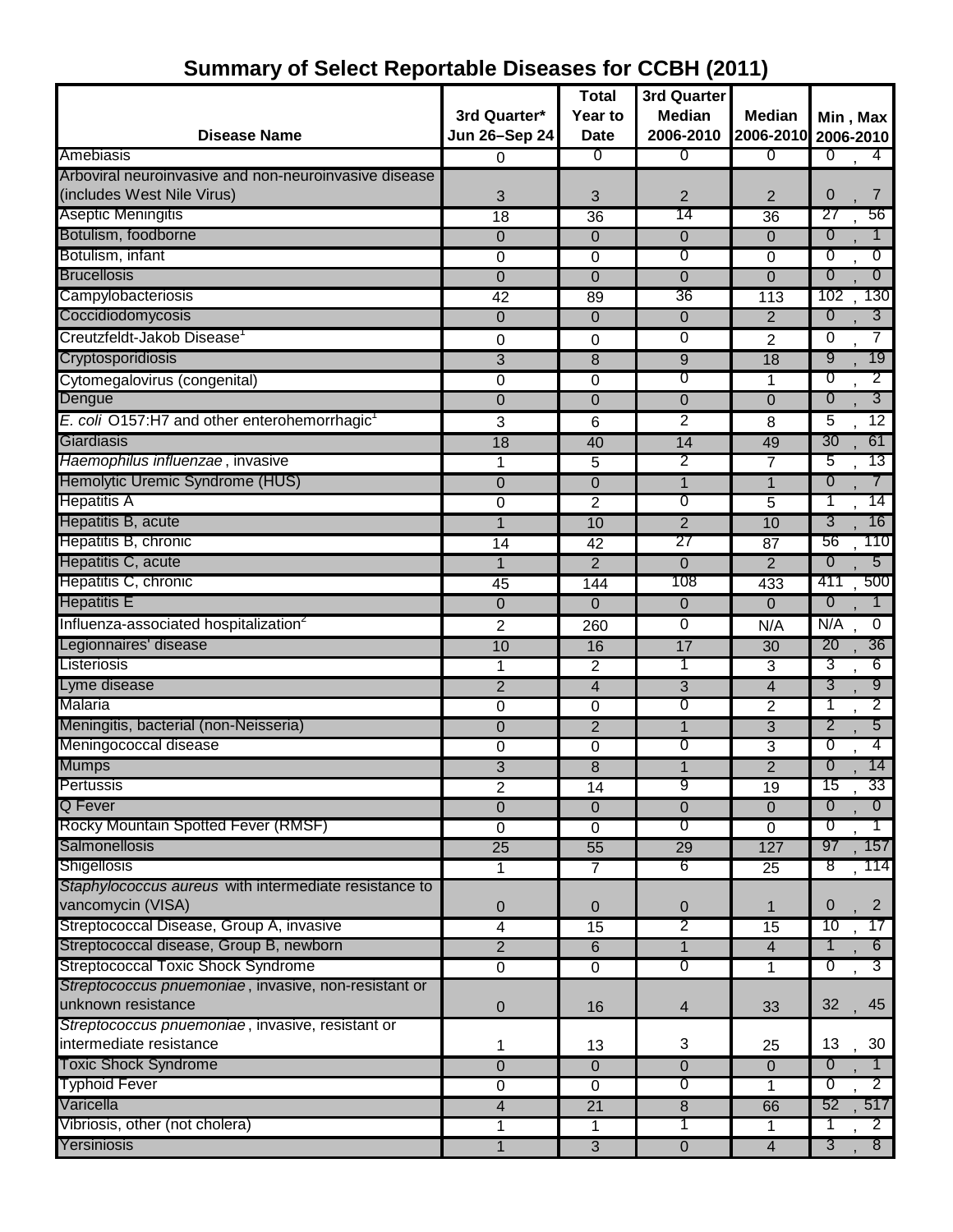| A ANDRE ITALIANIA                                        | , , , , , , , , , , , , , , , , | Total                  | 3rd Quarter         |                 |                                  |
|----------------------------------------------------------|---------------------------------|------------------------|---------------------|-----------------|----------------------------------|
|                                                          | 3rd Quarter*                    | Year to                | <b>Median</b>       | <b>Median</b>   |                                  |
| <b>Disease Name</b>                                      | <b>Jun 26-Sep 24</b>            | <b>Date</b>            | 2006-2010           | 2006-2010       | Min, Max                         |
| Amebiasis                                                | 0                               | ℧                      |                     |                 | 2006-2010<br>0<br>$3^{-}$        |
| Arboviral neuroinvasive and non-neuroinvasive disease    |                                 |                        | 0                   | 1               |                                  |
| (includes West Nile Virus)                               | 4                               | 4                      | 3                   | 3               | 0<br>4                           |
| <b>Aseptic Meningitis</b>                                | $\overline{24}$                 | 46                     | $\overline{14}$     | 33              | 27<br>54                         |
| Botulism, foodborne                                      | $\mathbf 0$                     | 0                      | 0                   | $\overline{0}$  | $\overline{0}$<br>$\overline{0}$ |
| Botulism, infant                                         | $\overline{0}$                  | 0                      | $\overline{0}$      | $\overline{0}$  | $\overline{0}$<br>$\overline{0}$ |
| <b>Brucellosis</b>                                       | 0                               | 0                      | 0                   | $\overline{0}$  | $\overline{0}$<br>1              |
| Campylobacteriosis                                       | 10                              | 27                     | $\overline{18}$     | 45              | 54<br>35                         |
| Coccidiodomycosis                                        | $\mathbf 0$                     | 0                      | $\overline{0}$      | 0               | $\mathbf{1}$<br>0                |
| Creutzfeldt-Jakob Disease <sup>1</sup>                   | 0                               | 0                      | 0                   | 0               | 0<br>0                           |
| Cryptosporidiosis                                        | $\overline{2}$                  | $\overline{7}$         | $\overline{2}$      | $\overline{5}$  | 4<br>13                          |
| Cytomegalovirus (congenital)                             | $\overline{0}$                  | $\overline{2}$         | $\overline{0}$      | $\overline{2}$  | 3<br>0                           |
| Dengue                                                   | $\overline{0}$                  | $\overline{0}$         | $\overline{0}$      | $\overline{0}$  | 0<br>1                           |
| E. coli O157:H7 and other enterohemorrhagic <sup>1</sup> | 0                               | 1                      |                     | $\overline{2}$  | $\overline{3}$<br>$\mathbf{1}$   |
| Giardiasis                                               | 18                              | 40                     | 0<br>$\overline{7}$ | $\overline{24}$ | 43<br>10                         |
| Haemophilus influenzae, invasive                         | $\pmb{0}$                       |                        | $\overline{0}$      | 4               | $\overline{2}$<br>5              |
| Hemolytic Uremic Syndrome (HUS)                          | $\mathbf 0$                     | 1<br>0                 | 0                   | 0               | 1<br>$\overline{0}$              |
| <b>Hepatitis A</b>                                       | $\overline{0}$                  | $\overline{2}$         | 0                   | 2               | 2<br>0                           |
| Hepatitis B, acute                                       | $\overline{3}$                  | $\overline{6}$         | 4                   | 15              | 9<br>$25\,$                      |
| Hepatitis B, chronic                                     | 23                              | $\overline{70}$        | 24                  | 90              | 62<br>94                         |
| Hepatitis C, acute                                       | 1                               | 4                      | 1                   | 3               | 8<br>1                           |
| Hepatitis C, chronic                                     | 57                              | 197                    | 171                 | 669             | 822<br>565                       |
| <b>Hepatitis E</b>                                       | 0                               | 0                      | 0                   | 0               | $\overline{0}$<br>0              |
| Influenza-associated hospitalization <sup>2</sup>        |                                 |                        |                     | N/A             | N/A<br>$\overline{0}$            |
| Legionnaires' disease                                    | 1<br>$\overline{6}$             | 217<br>$\overline{15}$ | 0<br>12             | 18              | 12<br>22                         |
| Listeriosis                                              |                                 |                        |                     | 1               | 3<br>0                           |
| Lyme disease                                             | 0<br>$\overline{0}$             | 0<br>$\overline{2}$    | 0<br>$\overline{0}$ | $\overline{2}$  | $\overline{2}$<br>0              |
| Malaria                                                  | 1                               | 1                      | $\overline{0}$      | $\overline{3}$  | 3<br>1                           |
| Meningitis, bacterial (non-Neisseria)                    | $\overline{2}$                  | 4                      | $\overline{2}$      | 5               | 8<br>3                           |
| Meningococcal disease                                    | $\overline{0}$                  | 4                      | $\overline{0}$      | 3               | 2<br>$\tau$                      |
| <b>Mumps</b>                                             | 0                               | 0                      | 0                   | 1               | $2^{-}$<br>0                     |
| Pertussis                                                | 0                               | 0                      | 1                   | 4               | 2<br>5                           |
| Q Fever                                                  | 0                               | 0                      | $\overline{0}$      | $\mathbf 0$     | 0<br>$\overline{0}$              |
| Rocky Mountain Spotted Fever (RMSF)                      | 0                               | 0                      | 0                   | 0               | $\overline{0}$<br>1              |
| Salmonellosis                                            | 24                              | 36                     | 17                  | $\overline{56}$ | 66<br>51                         |
| <b>Shigellosis</b>                                       | 6                               | 9                      | 12                  | 76              | 5<br>162                         |
| Staphylococcus aureus with intermediate resistance to    |                                 |                        |                     |                 |                                  |
| vancomycin (VISA)                                        | 0                               | 0                      | 0                   | $\mathbf 0$     | $\mathbf{0}$<br>1                |
| Streptococcal Disease, Group A, invasive                 | $\overline{2}$                  | $\overline{8}$         | $\overline{2}$      | 11              | 10<br>12                         |
| Streptococcal disease, Group B, newborn                  | 1                               | 8                      | $\mathbf{1}$        | $\overline{4}$  | 2<br>$5^{\circ}$                 |
| <b>Streptococcal Toxic Shock Syndrome</b>                | 0                               | 0                      | $\overline{0}$      | 0               | $\overline{2}$<br>$\overline{0}$ |
| Streptococcus pnuemoniae, invasive, non-resistant or     |                                 |                        |                     |                 |                                  |
| unknown resistance                                       | $\overline{2}$                  | 27                     | 3                   | 25              | 28<br>22                         |
| Streptococcus pnuemoniae, invasive, resistant or         |                                 |                        |                     |                 |                                  |
| intermediate resistance                                  | $\overline{2}$                  | 8                      | 1                   | 13              | 15<br>6                          |
| <b>Toxic Shock Syndrome</b>                              | $\overline{0}$                  | 0                      | $\overline{0}$      | $\Omega$        | $\overline{0}$<br>$\overline{1}$ |
| <b>Typhoid Fever</b>                                     | 0                               | 0                      | $\overline{0}$      | 0               | ℧<br>᠐                           |
| Varicella                                                | 8                               | 13                     | $\overline{2}$      | $\overline{25}$ | 8<br>74                          |
| Vibriosis, other (not cholera)                           | $\overline{0}$                  | 0                      | $\overline{0}$      | 0               | $\overline{0}$<br>1              |
| Yersiniosis                                              | $\overline{0}$                  | $\overline{1}$         | $\overline{0}$      | $\overline{2}$  | $6 -$<br>1                       |

### **Summary of Select Reportable Diseases for City of Cleveland (2011)**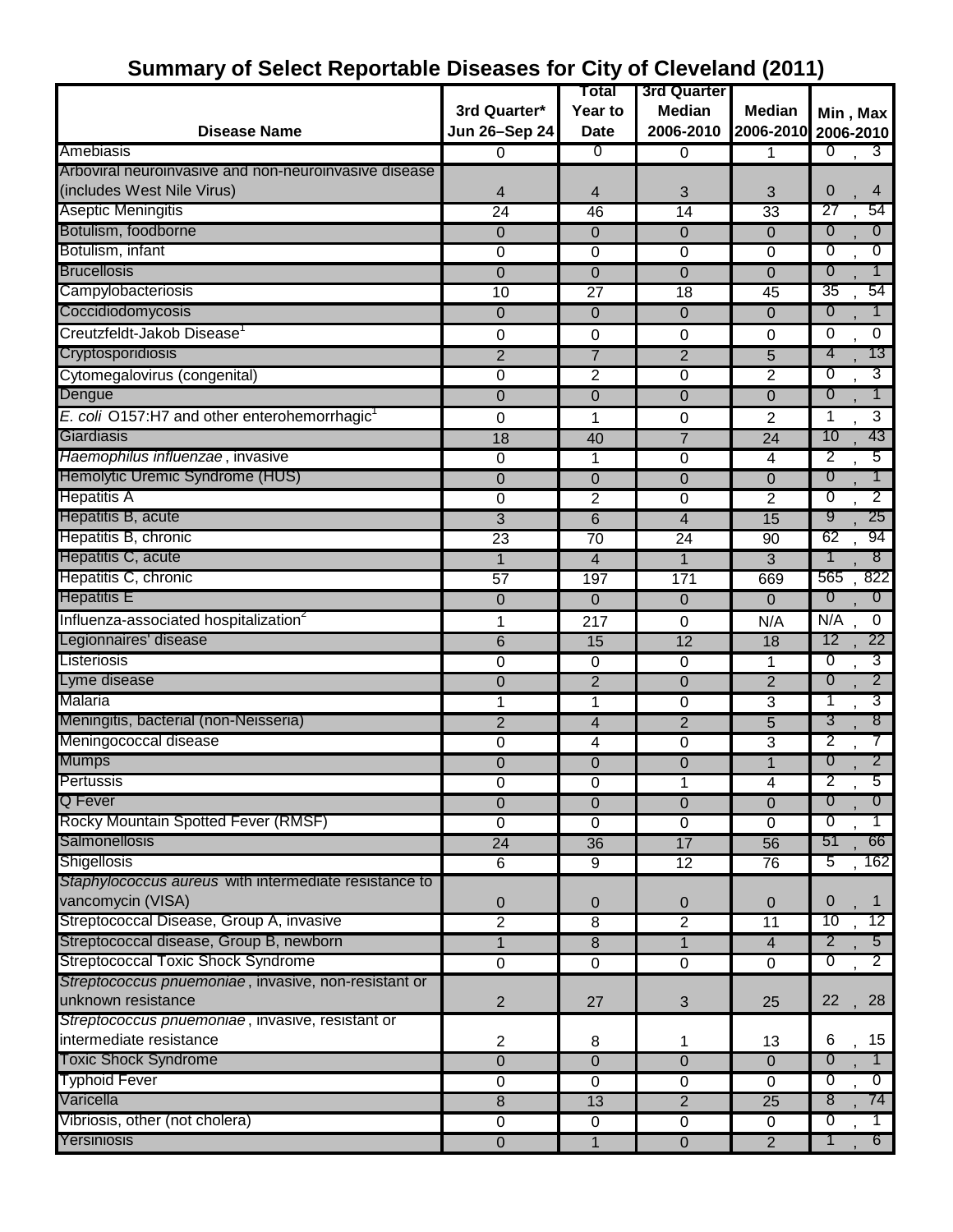# **Summary of Select Reportable Diseases for City of Shaker Heights (2011)**

|                                                          |                | <b>Total</b>   | 3rd Quarter    |                 |                                    |
|----------------------------------------------------------|----------------|----------------|----------------|-----------------|------------------------------------|
|                                                          | 3rd Quarter*   | Year to        | <b>Median</b>  | <b>Median</b>   | Min, Max                           |
| <b>Disease Name</b>                                      | Jun 26-Sep 24  | <b>Date</b>    | 2006-2010      | 2006-2010       | 2006-2010                          |
| Amebiasis                                                | 0              | 0              | ᠐              | ᠐               | $\overline{0}$<br>$\overline{0}$   |
| Arboviral neuroinvasive and non-neuroinvasive disease    |                |                |                |                 |                                    |
| (includes West Nile Virus)                               |                | 1              | 0              | 0               | 0<br>$\boldsymbol{0}$              |
| Aseptic Meningitis                                       |                | 1              | 0              | 1               | 0<br>3                             |
| Botulism, foodborne                                      | 0              | 0              | 0              | $\mathbf 0$     | 0<br>$\overline{0}$                |
| Botulism, infant                                         | 0              | $\overline{0}$ | 0              | $\overline{0}$  | 0<br>σ                             |
| <b>Brucellosis</b>                                       | 0              | 0              | 0              | $\overline{0}$  | $\overline{0}$<br>$\overline{0}$   |
| Campylobacteriosis                                       | 0              | $\overline{2}$ | 2              | 5               | 4<br>8                             |
| Coccidiodomycosis                                        | 0              | 0              | $\overline{0}$ | $\overline{0}$  | 1<br>$\overline{0}$                |
| Creutzfeldt-Jakob Disease <sup>1</sup>                   | 0              | 0              | 0              | 0               | $\Omega$<br>0                      |
| Cryptosporidiosis                                        | 1              | $\mathbf{1}$   | 0              | $\mathbf{1}$    | $\overline{0}$<br>1                |
| Cytomegalovirus (congenital)                             | 0              | 0              | 0              | 0               | σ<br>1                             |
| Dengue                                                   | 0              | 0              | 0              | $\mathbf 0$     | 0<br>$\overline{0}$                |
| E. coli O157:H7 and other enterohemorrhagic <sup>1</sup> | 0              | 0              | 0              | 0               | 0<br>1                             |
| Giardiasis                                               | 0              | $\overline{0}$ | $\mathbf 0$    | $\overline{3}$  | 4<br>$\overline{0}$                |
| Haemophilus influenzae, invasive                         | 0              | 0              | 0              | $\overline{0}$  | σ<br>Τ                             |
| Hemolytic Uremic Syndrome (HUS)                          | $\mathbf 0$    | 0              | $\Omega$       | $\overline{0}$  | $\overline{0}$<br>$\overline{0}$   |
| <b>Hepatitis A</b>                                       | 0              | 0              | 0              | 0               | 0<br>σ                             |
| Hepatitis B, acute                                       | 0              | 0              | 0              | $\mathbf 0$     | $\overline{0}$<br>$\overline{0}$   |
| Hepatitis B, chronic                                     | 0              | 4              |                | 5               | 2<br>6                             |
| Hepatitis C, acute                                       | 0              | 0              | 0              | $\mathbf 0$     | $\overline{0}$<br>$\overline{0}$   |
| Hepatitis C, chronic                                     | 2              | 6              | 4              | $\overline{17}$ | 13<br>21                           |
| <b>Hepatitis E</b>                                       | 0              | 0              | 0              | $\overline{0}$  | $\overline{0}$<br>$\overline{0}$   |
| Influenza-associated hospitalization <sup>2</sup>        | 1              | 14             | 0              | N/A             | N/A<br>$\pmb{0}$                   |
| Legionnaires' disease                                    | 0              | 0              | 0              | 0               | 2<br>$\overline{0}$                |
| Listeriosis                                              | 0              | $\overline{0}$ | 0              | 0               | 0<br>1                             |
| Lyme disease                                             | 0              | $\overline{1}$ | 0              | 0               | 0<br>1                             |
| Malaria                                                  | 0              | 0              | 0              | 0               | σ<br>T                             |
| Meningitis, bacterial (non-Neisseria)                    | 0              | 0              | 0              | $\mathbf 0$     | $\overline{0}$<br>$\overline{0}$   |
| Meningococcal disease                                    | 0              | 0              | 0              | $\overline{0}$  | $\overline{0}$<br>0                |
| <b>Mumps</b>                                             | 0              | 0              | 0              | $\mathbf 0$     | $\boldsymbol{0}$<br>$\overline{0}$ |
| Pertussis                                                | U              | 0              | U              | 0               | U                                  |
| Q Fever                                                  | 0              | $\overline{0}$ | $\overline{0}$ | $\overline{0}$  | 0<br>$\overline{0}$                |
| Rocky Mountain Spotted Fever (RMSF)                      | 0              | 0              | $\overline{0}$ | 0               | 0<br>$\sigma$                      |
| Salmonellosis                                            | $\overline{0}$ | $\overline{5}$ | $\overline{0}$ | $\overline{4}$  | 1<br>8 <sup>°</sup>                |
| Shigellosis                                              |                | 1              | 0              | 1               | $\overline{0}$<br>7                |
| Staphylococcus aureus with intermediate resistance to    |                |                |                |                 |                                    |
| vancomycin (VISA)                                        | 0              | 0              | 0              | 0               | 0<br>0                             |
| Streptococcal Disease, Group A, invasive                 | 0              | 0              | $\overline{0}$ | 1               | $\overline{0}$                     |
| Streptococcal disease, Group B, newborn                  | $\overline{0}$ | 0              | $\overline{0}$ | $\overline{0}$  | $\overline{0}$                     |
| <b>Streptococcal Toxic Shock Syndrome</b>                | 0              | $\overline{0}$ | $\overline{0}$ | $\overline{0}$  | $\sigma$<br>$\overline{0}$         |
| Streptococcus pnuemoniae, invasive, non-resistant or     |                |                |                |                 |                                    |
| unknown resistance                                       | $\mathbf 0$    | 1              | 0              | $\overline{2}$  | 0<br>3                             |
| Streptococcus pnuemoniae, invasive, resistant or         |                |                |                |                 |                                    |
| intermediate resistance                                  | 0              | 0              | $\pmb{0}$      | 1               | 0<br>1                             |
| <b>Toxic Shock Syndrome</b>                              | 0              | 0              | 0              | $\overline{0}$  | $\overline{0}$<br>$\overline{0}$   |
| <b>Typhoid Fever</b>                                     | $\overline{0}$ | $\overline{0}$ | 0              | $\overline{0}$  | $\overline{0}$<br>$\overline{0}$   |
| Varicella                                                | $\overline{0}$ | 0              | $\overline{0}$ | $\mathbf{1}$    | $3\overline{ }$<br>0               |
| Vibriosis, other (not cholera)                           | $\overline{0}$ | $\overline{0}$ | $\overline{0}$ | $\overline{0}$  | $\overline{0}$<br>$\overline{0}$   |
| Yersiniosis                                              | $\overline{0}$ | $\mathbf 0$    | $\overline{0}$ | 0               | $\overline{0}$                     |